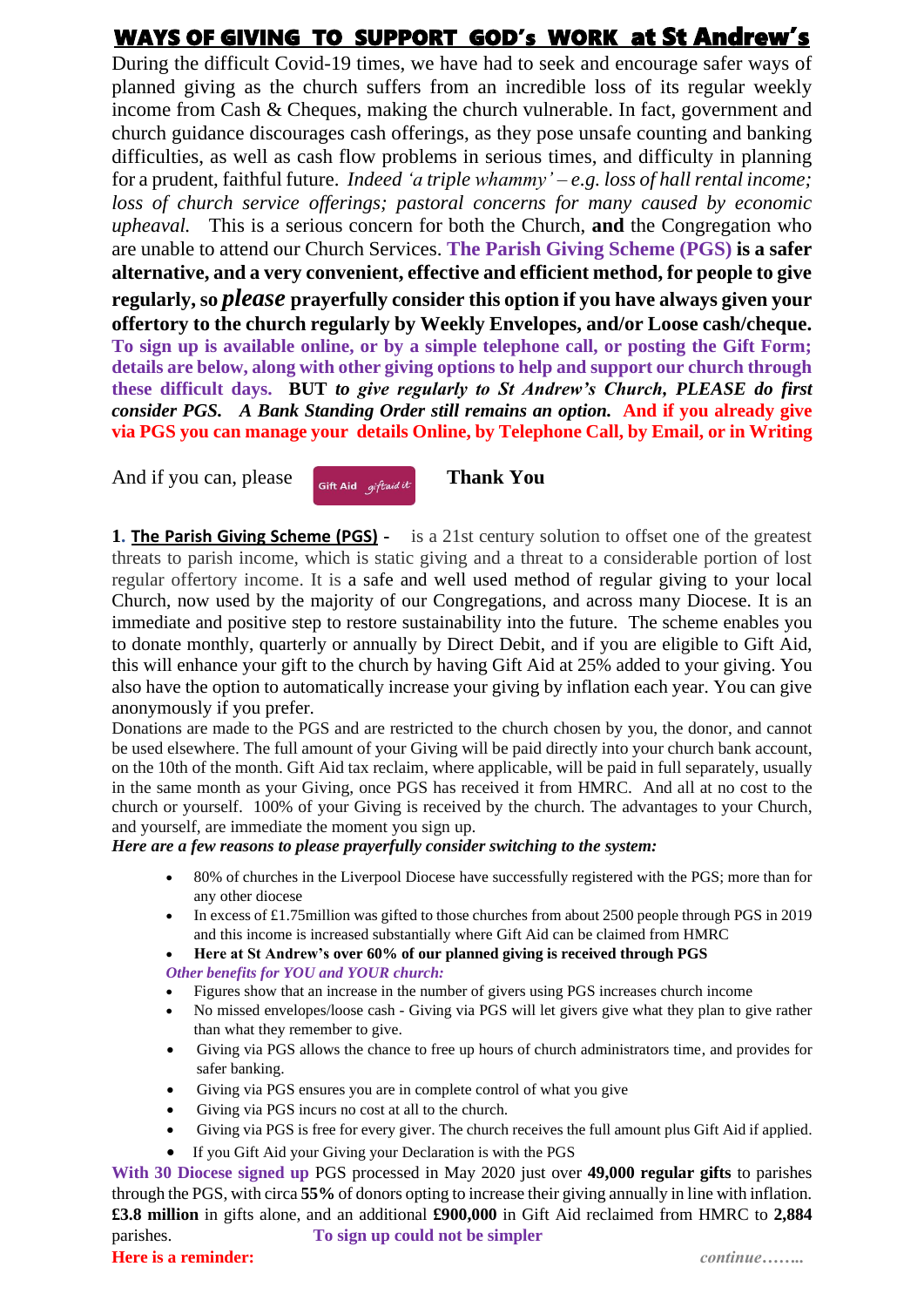



#### **St Andrew's Church Maghull** has registered with

[www.parishgivingscheme.org.](http://www.parishgivingscheme.org/) This is the information you need when you ring to make your gifts to your church through the PGS:

Our full church name as registered with PGS is:

#### **Maghull St Andrew Liverpool Diocese**

Our unique church code is: **220622154**



OR Code To change your Direct Debit, once it is set up:

Via My PGS on the website **[https://www.parishgiving.org.uk/my](https://www.parishgiving.org.uk/my-pgs/)[pgs/](https://www.parishgiving.org.uk/my-pgs/)**

#### **or ring the PGS team on 0333 002 1260,**

or email **[info@parishgiving.org.uk.](mailto:info@parishgiving.org.uk)**

**You can also write to: Parish Giving Scheme 76 Kingsholm Road Gloucester GL1 3BD.**

# Supporting your church

## **1. Giving through the Parish Giving Scheme**

# *Why give through the Parish Giving Scheme?*

The Parish Giving Scheme (PGS) is simply the best way you can support **St Andrew's Church Maghull.** The PGS is an Anglican charity. Most Liverpool parishes have joined and over half of English dioceses support it. Joining the PGS makes a huge difference compared with weekly envelopes or cash on the plate because we can collect your gift now. It is more efficient than standing orders. Find out more at

**[https://www.liverpool.anglican.org/making-it-easier](https://www.liverpool.anglican.org/making-it-easier-parishes/talking-money/parish-giving-scheme/parish-giving-scheme.php)[parishes/talking-money/parish-giving-scheme/parish-giving](https://www.liverpool.anglican.org/making-it-easier-parishes/talking-money/parish-giving-scheme/parish-giving-scheme.php)[scheme.php](https://www.liverpool.anglican.org/making-it-easier-parishes/talking-money/parish-giving-scheme/parish-giving-scheme.php)**

Your gift is *always* in your full control (online, email, phone, postal) with PGS. The Scheme is for every church member with a bank account. You do not need to pay tax.

Your gift leaves your account by Direct Debit on the 1<sup>st</sup> of each month. It is in the church bank account by the  $10<sup>th</sup>$  along with any Gift Aid reclaims from HMRC by the end of the month. The PGS saves time and administration and helps with cash flow. Even if you can't worship in church your gift will support our ministry and PGS helps us make generous giving part of our daily life and discipleship.

# How do I join - Firstly

- Have your bank details to hand:
- account number, sort code and the name of your bank. • Have the church details found on the left to hand:
- our church name and our unique PGS church code.

### Then choose one of three ways -

- **1.** Ring the PGS office in Gloucester on **0333 002 1271**. They will guide you through the process, Monday to Friday 9- 5pm
- **2.** By the website. <https://www.parishgiving.org.uk/home/> and type in church code or the church postcode or scan the QR code alongside with a smart phone.
- **3.** By completing a Gift Form available from church via 0151 531 8972/ [enquiries@maghullstandrew.com](mailto:enquiries@maghullstandrew.com) **or go to [maghullstandrew.com](https://maghullstandrew.com/) to download the PGS Gift Form (and Information Leaflet)**

*Please note:* - If you are a taxpayer and wish to Gift Aid your Giving through PGS, please arrange this during your registration. *(Any existing Gift Aid declaration with your church is unaffected for any other giving/donation to the church)*

### What happens next?

You will receive confirmation by email or post of your Direct Debit, the amount and date of your first PGS gift. If you already give by standing order, remember to cancel it once PGS have confirmed with you.

## How much does it cost?

**Nothing**. Everything you give goes into the church bank account.

*continue……..*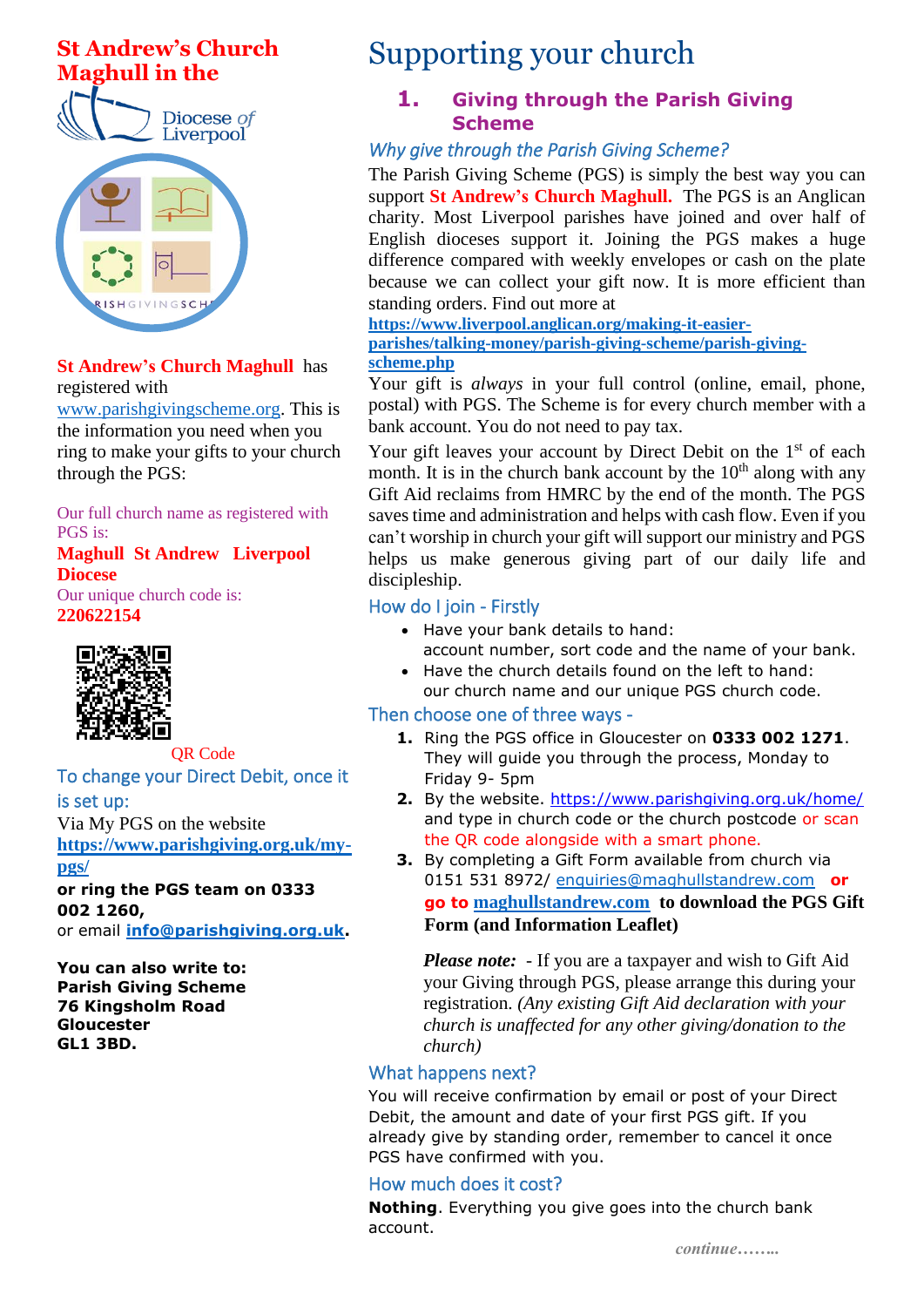#### **And if you already give via PGS You can now manage your giving online** <https://www.parishgiving.org.uk/my-pgs/>

- As an existing donor you now can review and manage your current giving and add new donations online, even if you originally set up your giving by post or phone.
- If you are using this website for the first time, you will need to set up an online account. Go to 'Sign in' on the menu, and then select 'Activate Account' and you'll be invited to activate your account by email.
- If you wish to use the same email address that you have previously provided to us for correspondence, the website will recognise your address when you enter it. However, if as a donor you have not yet provided the PGS with an email address, please contact us first so that we can update your records and verify your identity. You can do this by calling us on 0333 002 1260, or by [email.](mailto:info@parishgiving.org.uk)
- Having set up your online account, you can then log-in securely at any time to update your personal contact information, the value of your current gift, choices about Gift Aid, inflationary increase and anonymity status, or to add a new donation.
- You can still manage your giving with a phone call, or an email, or writing, if preferred.

#### **Please see below for more options to financially support St Andrew's Church**

**2 By Bank Standing Order** If you would like to Give through a Bank Standing Order, *you will need to download and print the Bank Standing Order Mandate available from this church website.* If you are able to Gift Aid your Giving to St Andrew's Church by Standing Order, your Declaration is direct with the Church.

**2.1 If you have not previously signed a St Andrew's Gift Aid Declaration Form** *and would like to* Gift Aid your giving to the church by Standing Order, you will need to download and print the Gift *Aid Declaration Form available from this church website.* **If you can, do please**



### **3 By Giving on Line** *-* **£5 £10 £15 £20 £25 £50 or Own Amount £**



*Please go to the "A Church Near You" website for St Andrew's Church Maghull L31 6DD and click on the link to donate through give a little via A Church Near You at <http://www.achurchnearyou.com/>*

**4 By Text Giving via**

 **Text: STANDMAG £ to 70085 (£ can be 1 to 20) For Example, to donate £5 Text to 70085: STANDMAG 5 £10 Text to 70085: STANDMAG 10** 

*Please note that Texts cost the donation amount plus one standard network rate message* 

**5 By Shopping on line** *- click on the web link at:* 



**How does it work?** *Easyfundraising turns your everyday online shopping into free donations for your favourite cause. How? Just start your online shopping first at easyfundraising, then shop as normal. If your retailer is one of the 4000+ they will then make a small donation to say "thank you"* **AND PLEASE, First………Register an account online with easyfundraising if you haven't got one, & Remember to Select & Support - St Andrews (Church) Maghull**